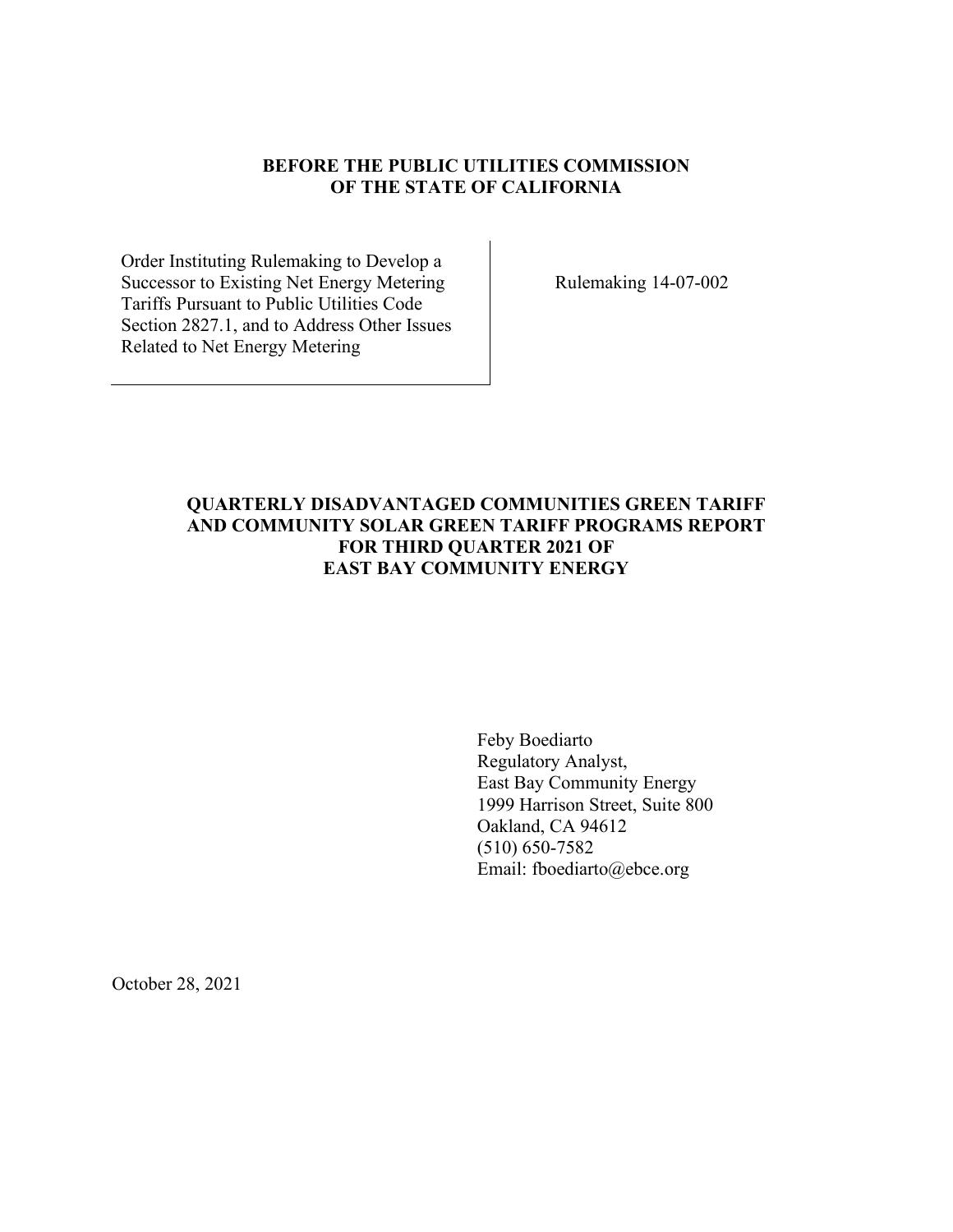### **BEFORE THE PUBLIC UTILITIES COMMISSION OF THE STATE OF CALIFORNIA**

Order Instituting Rulemaking to Develop a Successor to Existing Net Energy Metering Tariffs Pursuant to Public Utilities Code Section 2827.1, and to Address Other Issues Related to Net Energy Metering

Rulemaking 14-07-002

### **QUARTERLY DISADVANTAGED COMMUNITIES GREEN TARIFF AND COMMUNITY SOLAR GREEN TARIFF PROGRAMS REPORT FOR THIRD QUARTER 2021 OF EAST BAY COMMUNITY ENERGY**

East Bay Community Energy ("EBCE") submits this Disadvantaged Communities Green

Tariff ("DAC-GT") and Community Solar Green Tariff ("CSGT") quarterly report in accordance

with Resolution E-4999, issued June 3, 2019. Ordering Paragraph ("OP") 1(f) of Resolution E-

4999 states:

"Once an IOU has completed its first RFO or initiated customer enrollment, whichever occurs first, within 30 Calendar Days after the end of each calendar quarter, PG&E, SCE, and SDG&E shall file a report in R.14-07-002, or a successor proceeding, and serve the same report on that service list, for the previous quarter and cumulatively, with the following minimum information for the DAC-GT and CSGT programs: capacity procured, capacity online, and customers subscribed. The quarterly reports should also identify the DACs in which DAC-GT or CSGT project is located and list the number of customers participating in each program in each DAC within a utility's service territory. Finally, the quarterly reports must include the number of customers who have successfully enrolled in CARE and FERA in the process of signing up for the DAC-GT or CSGT programs."<sup>[1](#page-1-0)</sup>

<span id="page-1-0"></span><sup>&</sup>lt;sup>1</sup> Resolution E-4999, Pursuant to Decision 18-06-027, Approving with Modification, Tariffs to Implement the Disadvantaged Communities Green Tariff and Community Solar Green Tariff Programs, p. 63, OP 1(f).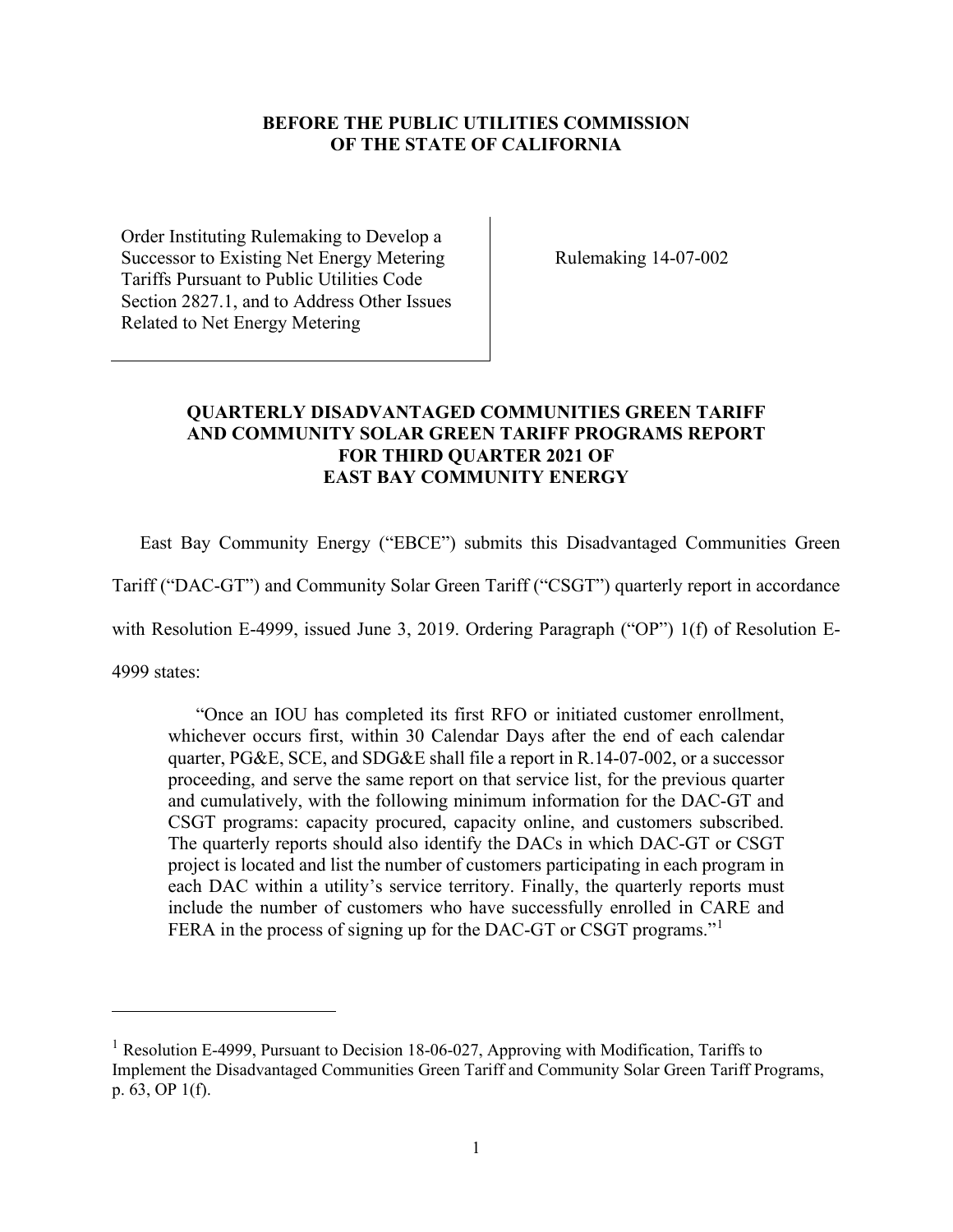As program administrators, Community Choice Aggregators are subject to the same reporting requirements as investor-owned utilities ("IOUs") and must file a quarterly report on the first scheduled due date after it completes its first Request for Offers ("RFO") or has initiated customer enrollment, whichever occurs first. EBCE initiated customer enrollments on September 20, 2021 and hereby submits a quarterly report covering the period of July 1, 2021 to September 30, 2021, attached hereto as Attachment A.

Respectfully submitted,

/s/ *Feby Boediarto*

Feby Boediarto Regulatory Analyst East Bay Community Energy

October 28, 2021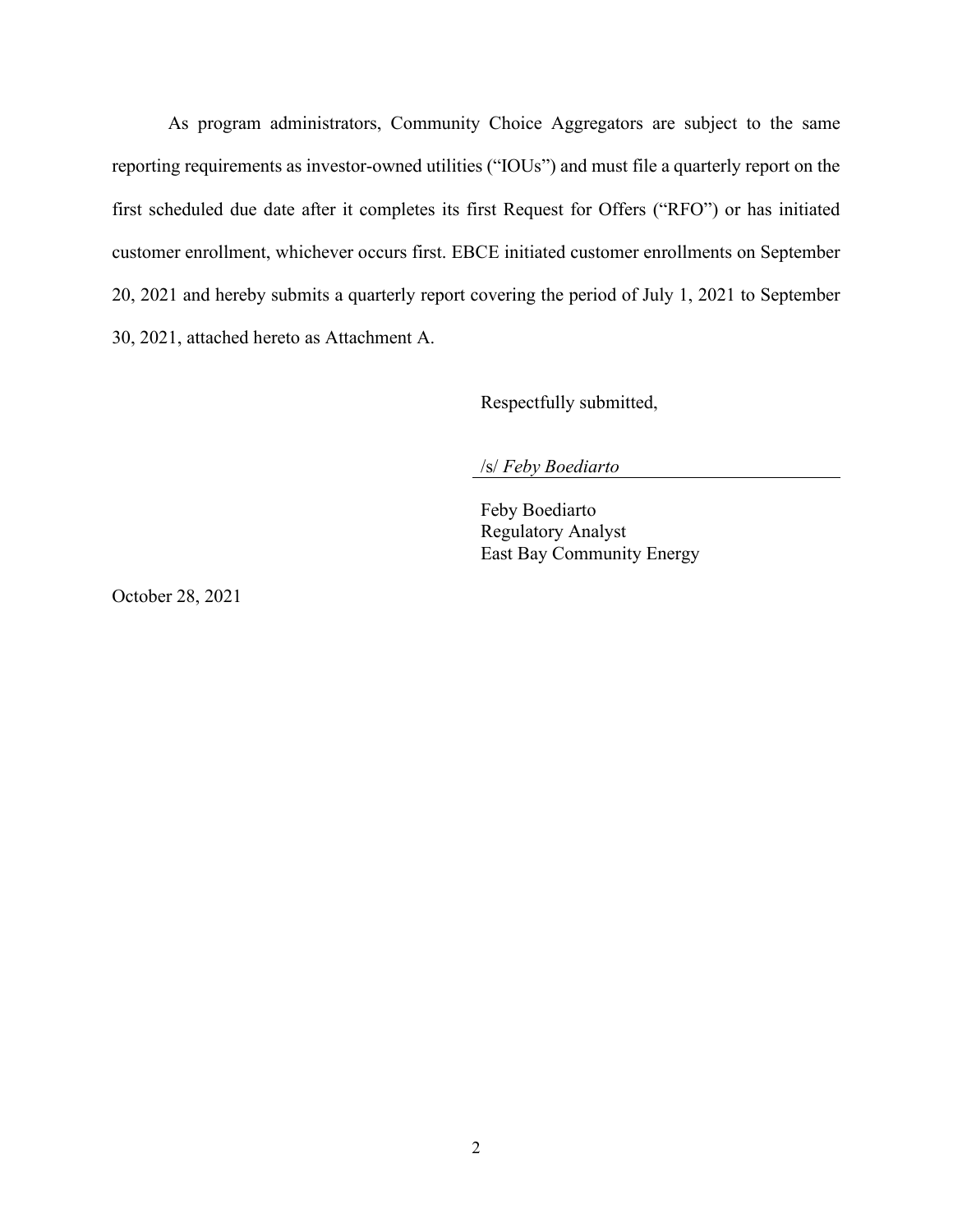# **ATTACHMENT A**

### **QUARTERLY DISADVANTED COMMUNITIES GREEN TARIFF AND COMMUNITY SOLAR GREEN TARIFF PROGRAMS REPORT OF EAST BAY COMMUNITY ENERGY**

#### **THIRD QUARTER 2021**

Pursuant to Decision ("D.") 18-06-027 and in accordance with Resolution E-4999 ("Resolution"), East Bay Community Energy ("EBCE") submits its first Disadvantaged Communities Green Tariff ("DAC-GT") and Community Solar Green Tariff ("CSGT") quarterly report ("Report").<sup>[2](#page-3-0)</sup> No new DAC-GT or CSGT projects have come online during the quarterly reporting period.

This report includes information about DAC-GT and CSGT program capacity procured, capacity online, and customers subscribed. Additional CSGT information will be included semi-annually, in the second quarter ("Q2") and fourth quarter ("Q4") reports.<sup>[3](#page-3-1)</sup> This report is being submitted in the third quarter and therefore does not include the semi-annual update for the CSGT program.

EBCE's DAC-GT program (branded as EBCE's "Solar Discount" program) has a program capacity allocation of 5.726 MW. This program provides a 20% bill discount to low-income customers, defined as California Alternate Rates for Energy Program ("CARE") or Family Electric Rate Assistance Program ("FERA")-eligible, who are located in Disadvantaged Communities ("DACs"). DACs are defined as the top 25% most impacted census tracts statewide using the CalEnviroScreen 3.0 tool, along with other areas in the highest 5% of CalEnviroScreen's Pollution Burden.[4](#page-3-2) EBCE's CSGT program (branded as EBCE's "Community Solar Discount" program) has a program capacity allocation of 1.5625 MW and provides a 20% electric bill discount to low-income and non-low-income customers who reside in DACs that are in close proximity to a community solar project built under the program.

On September 13, 2021, EBCE launched its first DAC-GT and CSGT procurement solicitation. The final offer deadline for both programs is December 10, 2021. As of October 29, 2021, EBCE has not entered into any long-term power purchase agreements for either program. EBCE has executed a short-term agreement to purchase power from RPS-eligible resources located in a

<span id="page-3-0"></span><sup>&</sup>lt;sup>2</sup> Decision 18-06-027, Alternate Decision Adopting Alternatives to Promote Solar Distributed Generation in Disadvantaged Communities, issued June 22, 2018, p. 55; Resolution E-4999, p. 40 and p. 63, OP 1(f). <sup>3</sup> Resolution E-4999, p. 63, OP 1(g).

<span id="page-3-2"></span><span id="page-3-1"></span> $4$  D.18-06-027, p. 16. For the reporting period of July 1, 2021 to September 30, 2021,

all data reported herein relies upon DACs as defined using the CalEnviroScreen 3.0 tool, noting that future quarterly and semi-annual reports will use updated program eligibility rules to reflect CalEnviroScreen 4.0 thresholds, as implemented pursuant to the requirements of Resolution E-4999.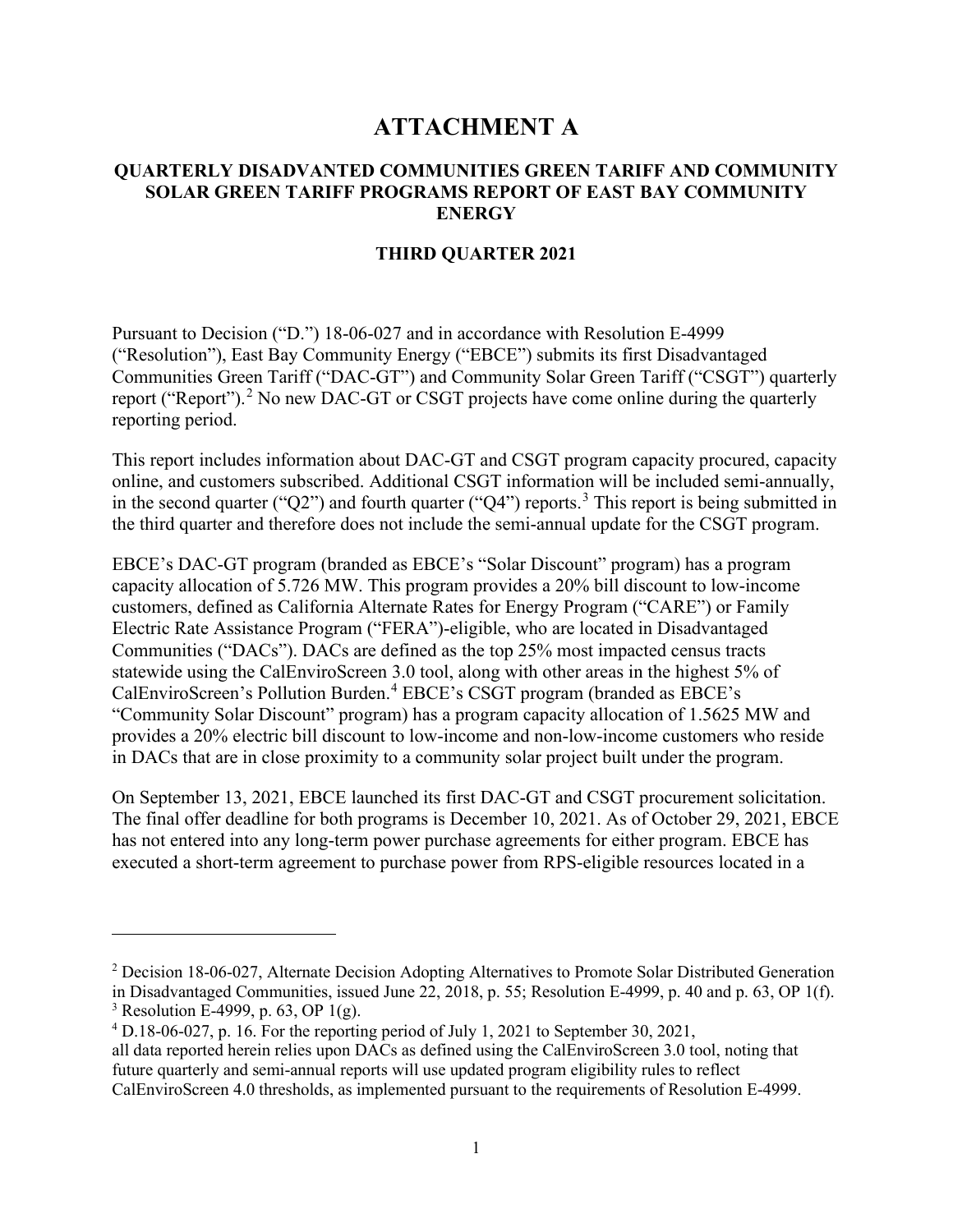DAC, to serve customers enrolled in the DAC-GT program on an interim basis, in accordance with the Resolution.<sup>[5](#page-4-0)</sup>

On September 20, 2021, EBCE initiated customer enrollment for the DAC-GT program. In accordance with EBCE Advice Letter ("AL") 14-E, EBCE used an automatic process to enroll customers.[6](#page-4-1) Eligible customers were randomly selected for automatic enrollment, with priority given to customers residing in the top 15% of disadvantaged communities, and such that the distribution of enrollment spots among the EBCE jurisdictional cities is proportional to eligible customers in each city.<sup>[7](#page-4-2)</sup> EBCE will review DAC-GT program enrollment levels on a monthly basis and automatically enroll additional customers as program capacity allows. $8$ 

Table 1 summarizes below, for each program, the total procured and online solar project capacity, the DACs in which projects are located, customer enrollment count, and CARE/FERA enrollments that occurred as a result of DAC-GT or CSGT enrollment.

|  | Table 1, 110gram Details |  |
|--|--------------------------|--|
|  |                          |  |
|  |                          |  |

**Table 1. Program Details** 

|                              | DAC-GT  | DAC-GT     | <b>CSGT</b> | <b>CSGT</b> |
|------------------------------|---------|------------|-------------|-------------|
|                              | 03 2021 | Cumulative | O3 2021     | Cumulative  |
| Capacity Procured (MW)       |         |            |             |             |
| Capacity Online (MW)         |         |            |             |             |
| Customers Subscribed (#)     | .544    | 1,544      |             |             |
| CARE/FERA enrollments $(\#)$ |         |            |             |             |

### **Table 2. DAC-GT Project Details**

| <b>DAC-GT Project Name</b>             | <b>Project</b> | <b>Project Location</b> | <b>Project Location</b> |
|----------------------------------------|----------------|-------------------------|-------------------------|
|                                        | Capacity (MW)  | (DAC census tract)      | (city)                  |
| Goose Lake Solar<br>(Interim Resource) | N/A            | 6029004500              | Lost Hills, CA          |

<span id="page-4-1"></span><sup>6</sup> EBCE AL 14-E, submitted September 11, 2020, at p. 13.

<span id="page-4-3"></span><sup>8</sup> *Id.*, at p. 38.

<span id="page-4-0"></span><sup>5</sup> Resolution E-4999, p. 24: "To expedite the timeline under which DAC customers could actually receive the benefit of the DAC-GT program, we will permit, but not require, the IOUs to serve DAC-GT customers through existing GT or RPS projects that meet the eligibility requirements of the DAC-GT program on an interim basis until new DAC-GT projects come online."

<span id="page-4-2"></span><sup>&</sup>lt;sup>7</sup> EBCE AL 14-E proposed to prioritize customers for automatic enrollment based on criteria related to disconnection risk, including factors such as disconnections history, payment history, and customer arrearages. In light of the impacts of COVID-19 as well as the disconnections moratorium, EBCE broadened these prioritization criteria.